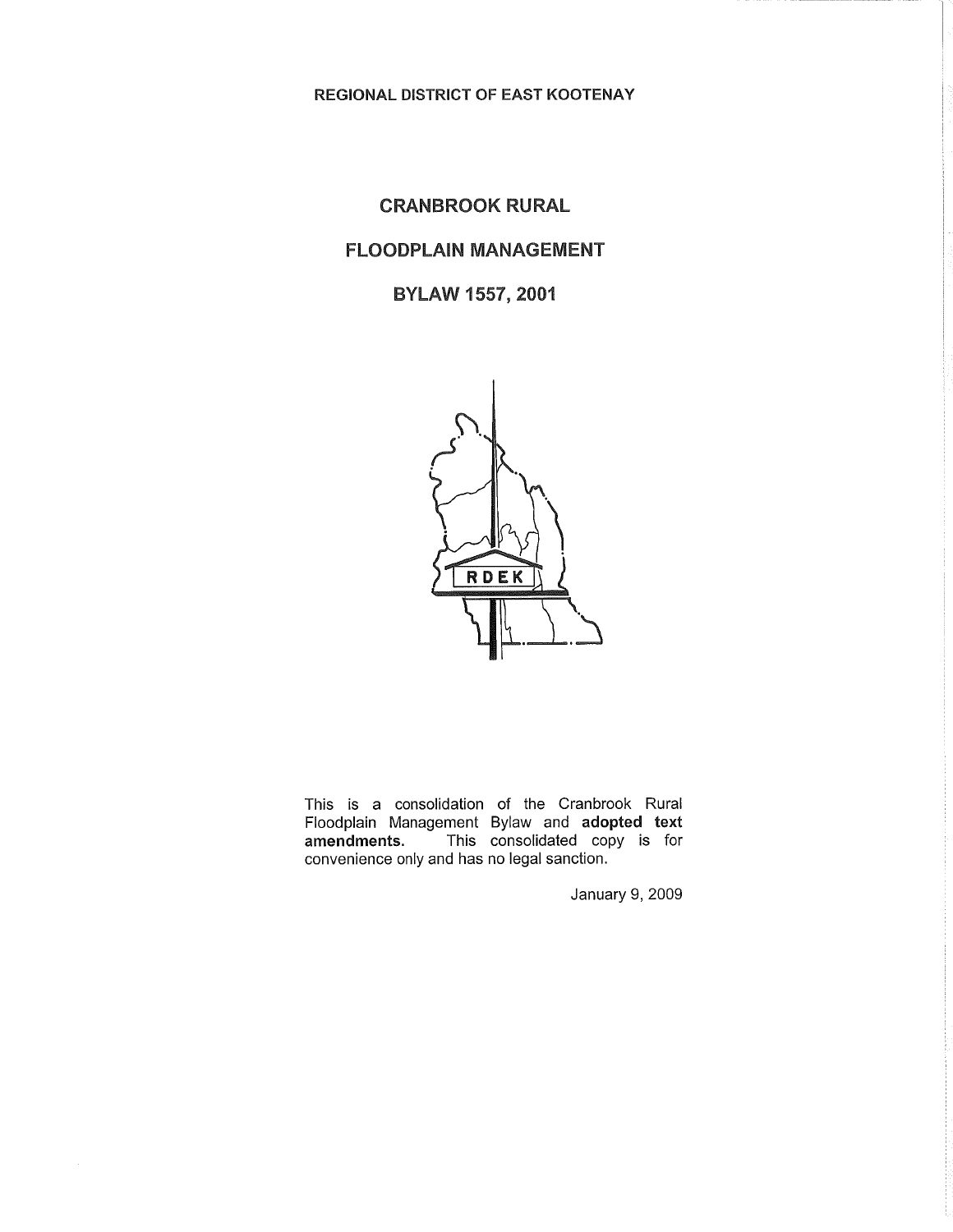# Cranbrook Rural Floodplain Management Bylaw No. 1557 Consolidation

 $\sim$ 

| <b>BYLAW AMENDMENTS</b> |                     |          |                                                                                                                                                                                |
|-------------------------|---------------------|----------|--------------------------------------------------------------------------------------------------------------------------------------------------------------------------------|
| Bylaw                   | Amend.<br>No. / Yr. | Adopted  | <b>Short Citing</b>                                                                                                                                                            |
| 1814                    | 01/2005             | Apr 1/09 | Rampart / RDEK - Sublot 14, DL 4591, Plan X29 included within<br>the boundary of Bylaw 1557 / portions of Bylaw 1313 that apply to<br>land included in this Bylaw are repealed |
| 2134                    | 02/2009             | Jan 9/09 | Floodplain Management Amendments / RDEK                                                                                                                                        |

 $\sim$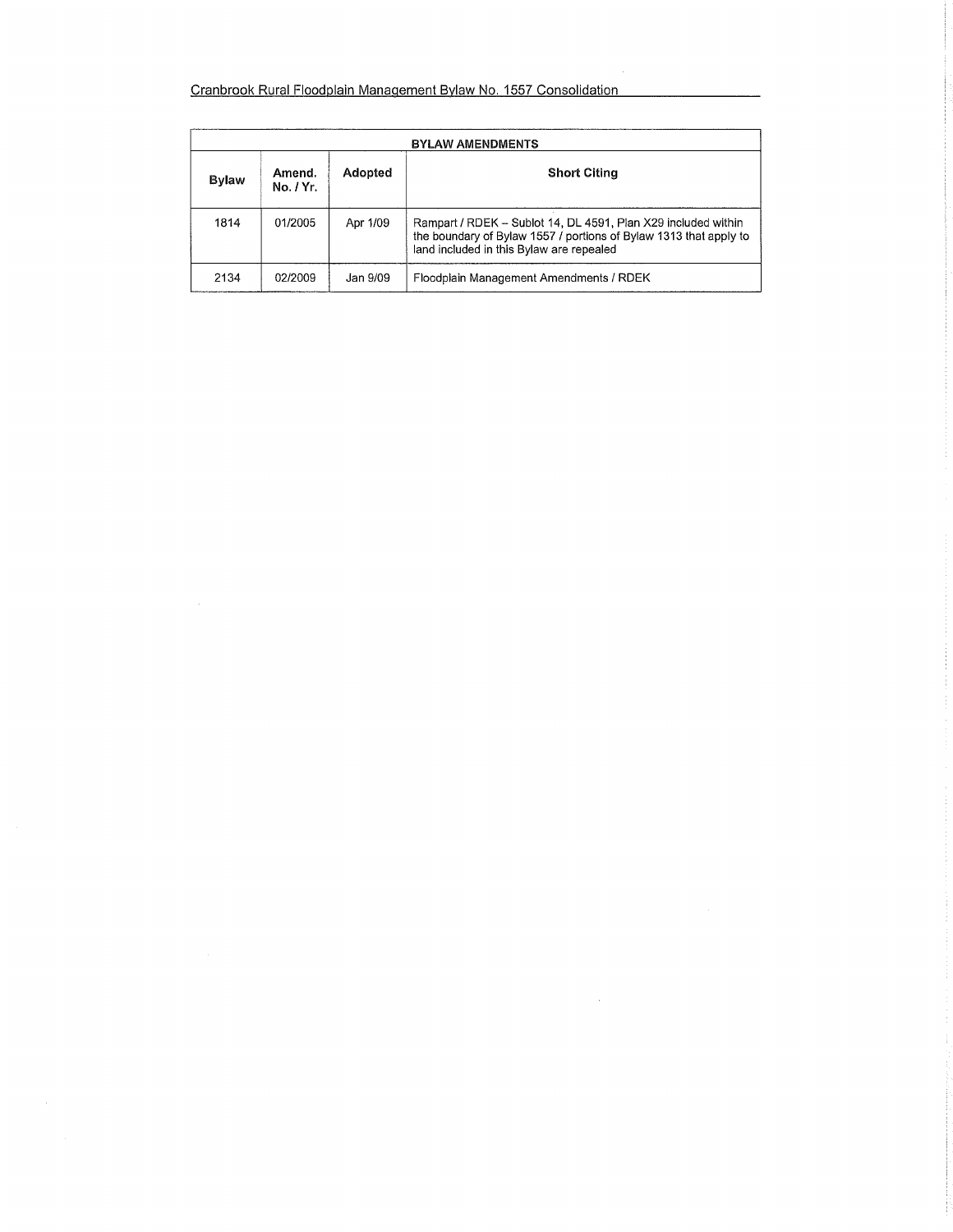#### REGIONAL DISTRICT OF EAST KOOTENA Y

#### BYLAW NO. 1557

A Bylaw to provide floodplain management regulations under Section 910 of the Local Government Act, within the Cranbrook Rural Area of the Regional District of East Kootenay.

WHEREAS the Board of the Regional District of East Kootenay, where it is considered that flooding may occur on land, may enact a floodplain management Bylaw pursuant to Section 910 of the Local Government Act.

AND WHEREAS the Board of the Regional District of East Kootenay and the Province of British Columbia consider a floodplain management bylaw will help to reduce future exposure to risk and to reduce the amount of damage to structures and property due to flooding;

AND WHEREAS the Regional District of East Kootenay wishes to update the floodplain management provisions for the Cranbrook rural area;

NOW THEREFORE the Board of the Regional District of East Kootenay in open meeting assembled hereby enacts as follows:

#### PART 1 TITLE

This Bylaw maybe cited as "Regional District of East Kootenay - Cranbrook Rural Floodplain Management Bylaw No. 1557, 2001."

### PART 2 ADMINISTRATION AND ENFORCEMENT

### ADMINISTRATION

2.01 The Manager of Planning and Development Services, Manager of Building and Protective Services, Bylaw Enforcement Officer, and any other person authorized to assist the aforementioned persons, are hereby authorized to administer this Bylaw.

#### **VIOLATION AND PENALTY**

2.02 Any person who contravenes any provision of this Bylaw commits an offence punishable on summary conviction and is liable to a fine not exceeding \$2,000.00 and costs of prosecution.

#### **SEVERABILITY**

2.03 If any section, or lesser portion of this Bylaw is for any reason held to be invalid, the invalid portion is severable and the validity of the remaining portions of this Bylaw will not be affected.

## PART 3 INTERPRETATION

#### APPLICATION

3.01 The provisions of this Bylaw apply to the Cranbrook Rural Area of the Regional District of East Kootenay, as outlined on the attached Schedule A, which is incorporated in and forms part of this Bylaw.

<sup>\*</sup>Parts 5 and 6 are provided for information only and do not form part of this Bylaw.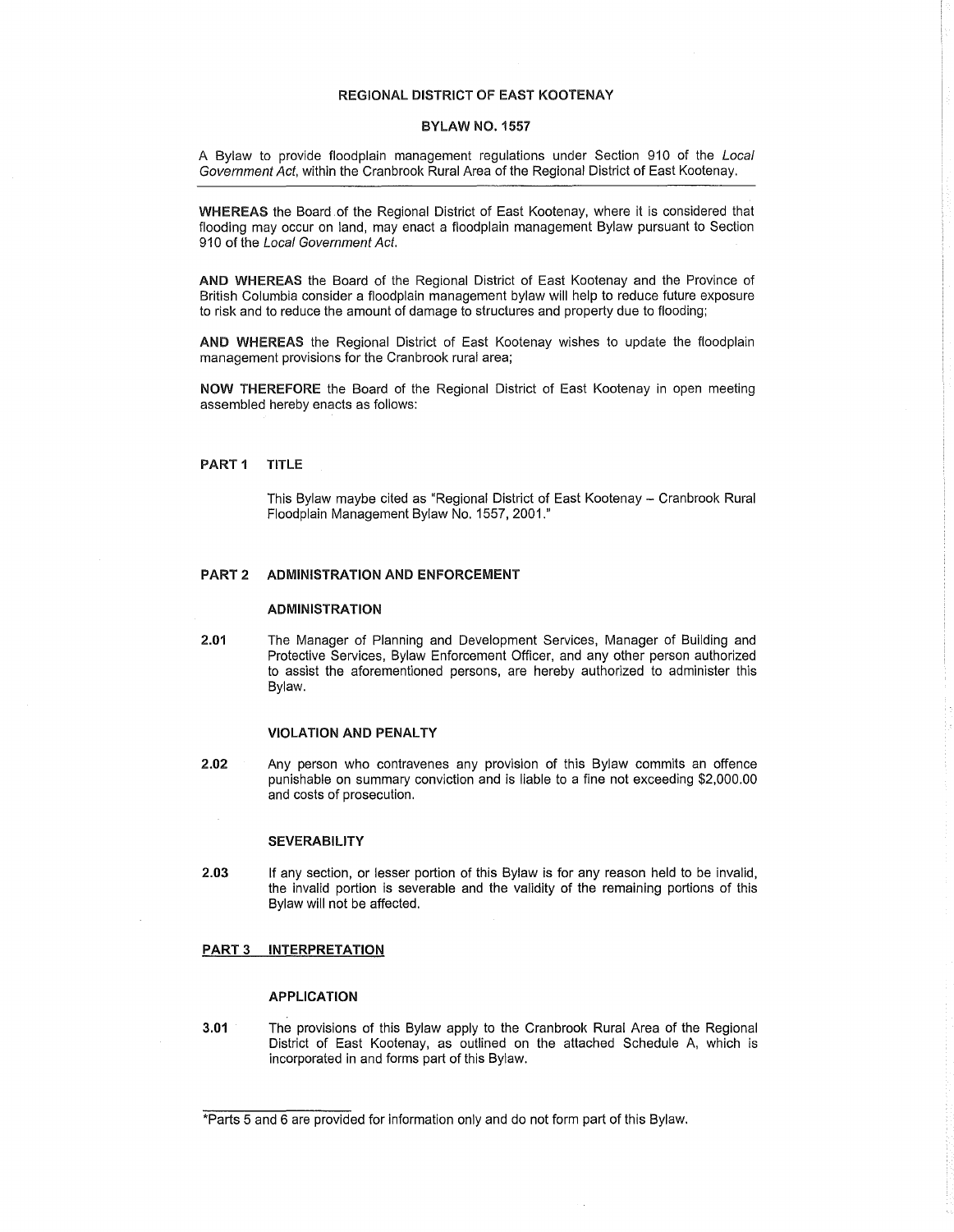#### **SCHEDULES**

3.02 The following schedules attached to this Bylaw are incorporated in and form part of this Bylaw:

Schedule A - Area Included in Bylaw

Schedule B - General Exemptions from Floodplain Management Provisions

Schedule C Request for Relaxation of Floodplain Management Provisions Deleted by Bylaw 2134 adopted Jan 9/09

#### UNITS OF MEASURE

3.03 Numerical quantities in this Bylaw are written in the International System of Units  $(i.e. - metric)$ 

#### **DEFINITIONS**

3.04 In this Bylaw:

Building means a *structure* used or intended for supporting or sheltering any use or occupancy.

Designated flood level means the observed or calculated elevation for the designated flood, which is used in the calculation of the flood construction level.

Designated flood means a flood, which may occur in any given year, of such magnitude as to equal a flood having a 200-year recurrence interval, based on a frequency analysis of unregulated historic flood records or by regional analysis where there is inadequate streamflow data available. Where the flow of a large watercourse is controlled by a major dam, the *designated flood* shall be set on a site specific basis.

Dwelling unit means a habitable areas or areas occupied or designed to be occupied by one or more persons, with facilities for living, sleeping, and not more than one kitchen, and which is directly accessible from the outside or from a common hall without passing through any other dwelling unit.

*BL2134* 

Flood construction level or flood level means a designated flood level plus an allowance for freeboard, or where a designated flood level cannot be determined, a specified height above an ordinary high water mark, natural ground elevation, or any obstruction that could cause ponding.

Floodplain means an area which is susceptible to flooding from a watercourse, lake or other body of water and that which is designated in section 4.01 of this Bylaw.



Floodplain setback means the required minimum distance from the ordinary high water mark of a watercourse, lake, or other body of water to any landfill or structural support required to elevate a floor system or pad above the flood construction level, so as to maintain a floodway and allow for potential land erosion.

Freeboard means a vertical distance added to a *designated flood level*, used to establish a flood construction level.

G.S.C. means Geodetic Survey of Canada datum.

Habitable area means any space or room, including a manufactured home, that is or can be used for dwelling purposes, business, or the storage of goods which are susceptible to damage by floodwater.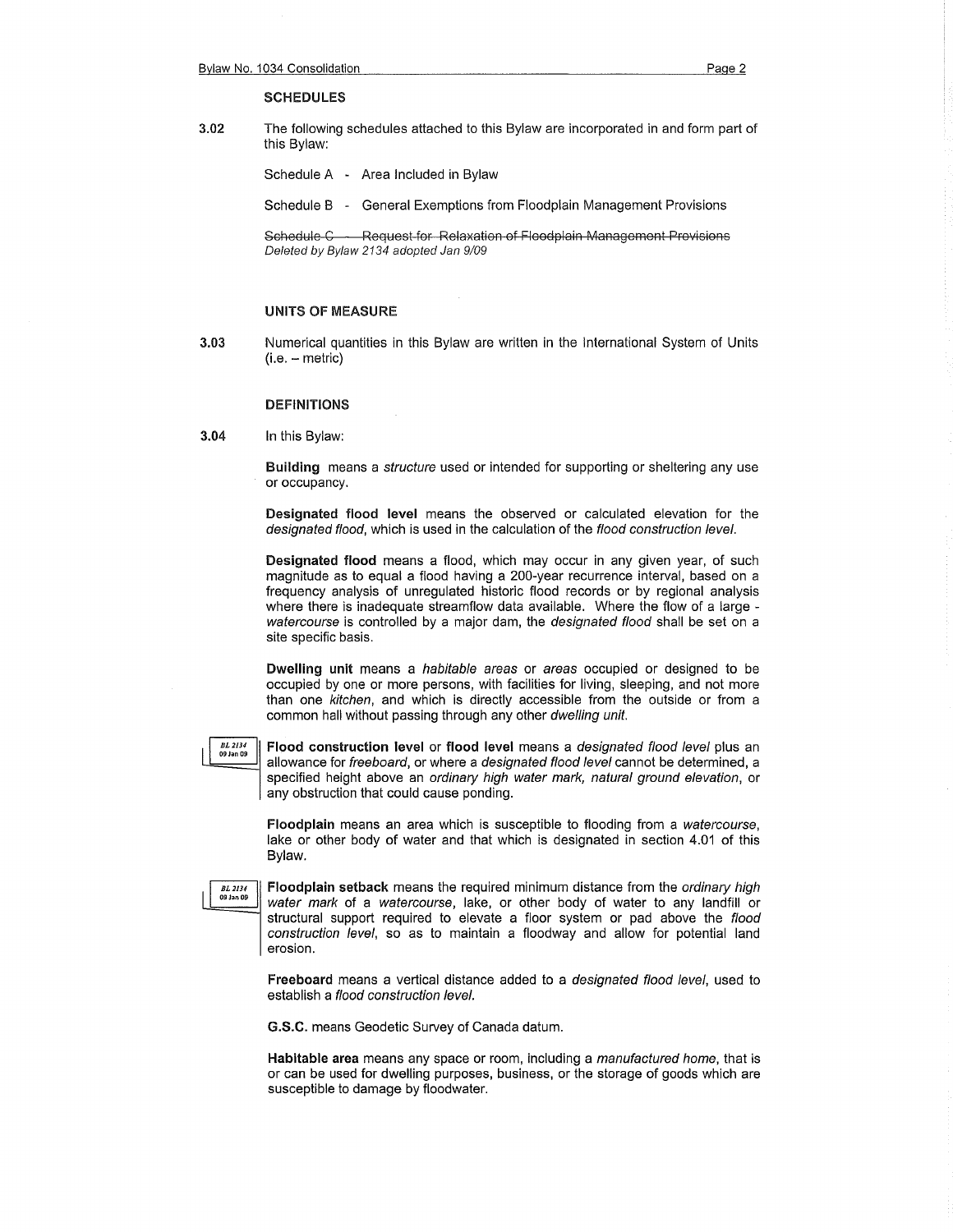Kitchen means a room or portion of a room in a *dwelling unit* which contains all or some of the following kitchen appliances: 220 volt stove, natural gas stove, cooktop, wall oven, microwave, dishwasher, toaster oven, fridge. The following items, on their own or in combination with each other, do not constitute a kitchen: microwave, hotplate, fridge and toaster oven.

Manufactured home means a single family dwelling built in an enclosed factory environment in one or more sections, intended to be occupied in a place other than its manufacture. Manufactured homes include mobile homes and modular homes which are either completely self-contained dwelling units or are incomplete dwelling units which are fastened together and completed on site. All new manufactured homes must be constructed to either CAN/CSA Z240 (mobile home) or the National Building Code of Canada or Provincial Building Code where manufactured.

#### Natural boundary deleted by Bylaw 2134 adopted Jan 9/09

Natural ground elevation means the undisturbed ground elevation prior to site preparation.

*BL 2134*<br>09 Jan 09

Ordinary high water mark means the visible high water mark of any lake, river, stream, or other body of water where the presence and action of the water are so common and usual and so long continued in all ordinary years as to mark upon the soils of the bed of the lake, river, stream, or other body of water a character distinct from that of the banks, both in vegetation and in the nature of the soil itself.

Pad means a paved surface on which blocks, posts, runners or strip footings are placed for the purpose of supporting a manufactured home, or a concrete pad for supporting a *habitable area*.

Standard dyke means a dyke built to a minimum crest elevation equal to the flood construction level and meeting standards of design and construction approved by the Ministry of Environment, Lands and Parks and maintained by an ongoing authority such as local government body.

Structure means any construction which is fixed to, supported by or sunk into land or water, excluding paving or surfacing materials such as asphalt or concrete.

Watercourse means any natural or man made depression with well defined banks and a bed 0.6 metres or more below the surrounding land serving to give direction to a current of water at least six (6) months of the year or having a drainage area of 5.0 square kilometres or as designated by the Minister responsible for Environment, or his designated official.

#### PART 4 FLOODPLAIN MANAGEMENT

#### FLOODPLAIN DESIGNATION

- 4.01 The following land is designed as floodplain:
	- (1) Land lower than the flood construction levels specified in section  $4.02(1)$ .
	- (2) Land within the floodplain setbacks specified in section 4.02(2).

#### FLOODPLAIN SPECIFICATIONS

4.02 (1) Flood Construction Levels

The following elevations are specified as flood construction levels, except that where more than one flood construction level is applicable, the higher elevation shall be the flood construction level:

- 
- *BL<sub>2134</sub>* (a) 3.0 metres above the ordinary high water mark of the St. Mary River;
	- (b} 1.5 metres above the ordinary high water mark of any other watercourse, lake, marsh or pond.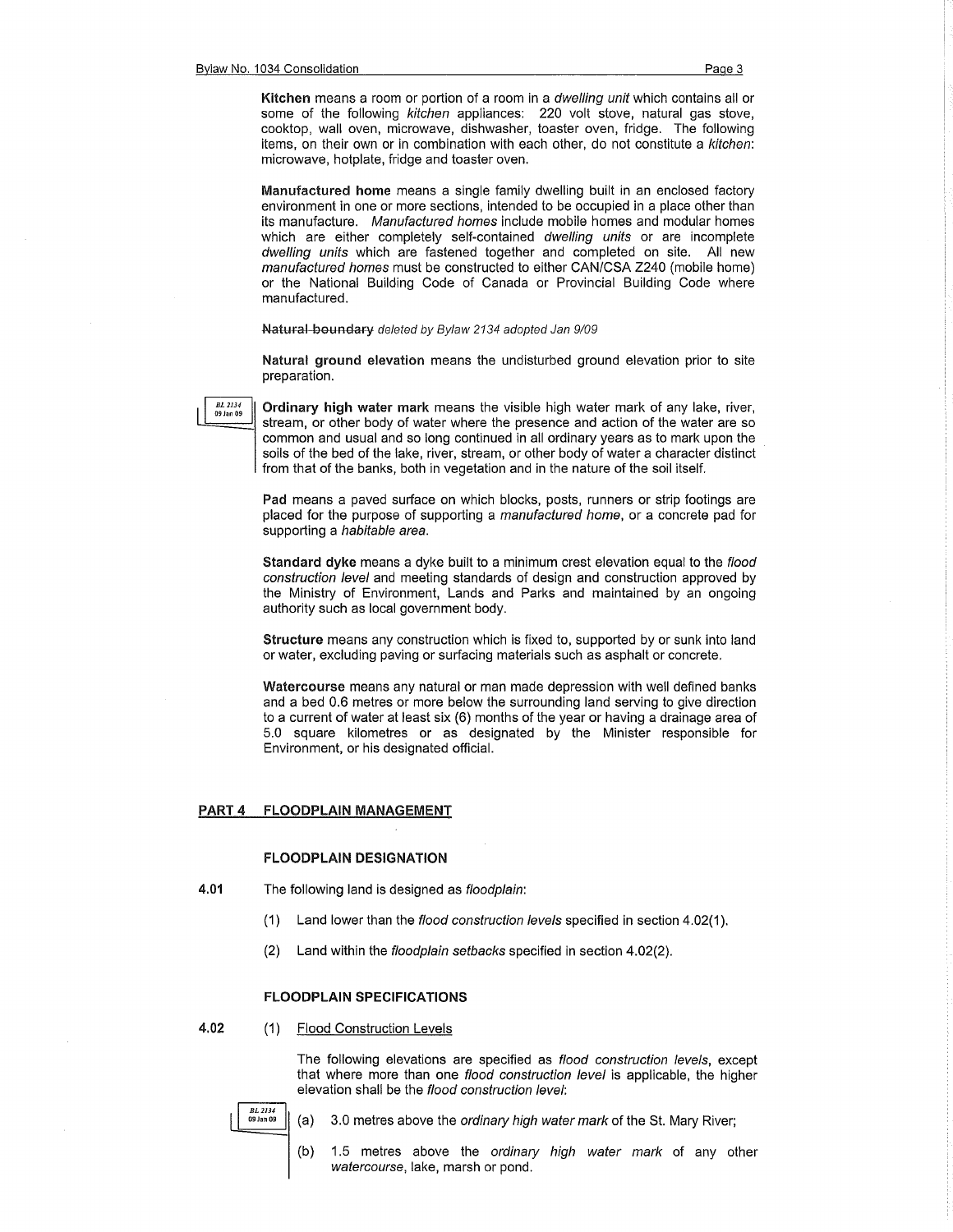The following distances are specified as floodplain setbacks, except that where more than one *floodplain setback* is applicable, the greater distance shall be the floodplain setback:



- (a) 30.0 metres from the ordinary high water mark of the St. Mary River;
- (b) 15.0 metres from the ordinary high water mark of any other watercourse; or
- (c) 7.5 metres from the ordinary high water mark of a lake, marsh, or pond.

#### PART 5 APPLICATION OF FLOODPLAIN SPECIFICATIONS

*Bl 2134* 

- **5.01** (1) Pursuant to THE specified flood construction levels and floodplain setbacks of this Bylaw:
	- i) the underside of any floor system, or the top of any pad supporting any space or room, including a manufactured home, that is used for dwelling purposes, business, or the storage of goods which are susceptible to damage by floodwater shall be above the specified level, and
	- ii) any landfill required to support a floor system or pad shall not extend within any setback from a watercourse or body of water specified by the Bylaw or the Minister of Environment."
	- (2) Structural support or compacted landfill or a combination of both may be used to elevate the underside of the floor system or the top of the pad above the flood construction levels specified in section 4.02(1). The structural support and/or landfill shall be protected against scour and erosion from flood flows, wave action, ice and other debris.
	- (3) The building inspector, or such person appointed by the Board of the Regional District of East Kootenay may require that a British Columbia Land Surveyor's certificate be required to verify compliance with the flood construction levels and floodplain setbacks specified in section 4.02(1) and (2). The cost of verification shall be assumed by the land owner.

#### PART 6 EXEMPTIONS



6.01

#### GENERAL EXEMPTIONS

The general exemptions from the flood construction levels and floodplain setbacks are outlined in Schedule B of this Bylaw.

#### SITE-SPECIFIC EXEMPTIONS

6.02 An application by a property owner to the Regional District for a site-specific exemption or relaxation shall be completed upon a form provided by the Regional District and submitted in accordance with instructions on the application. Application may be made to vary either the required setback from or elevation above a watercourse or body of water.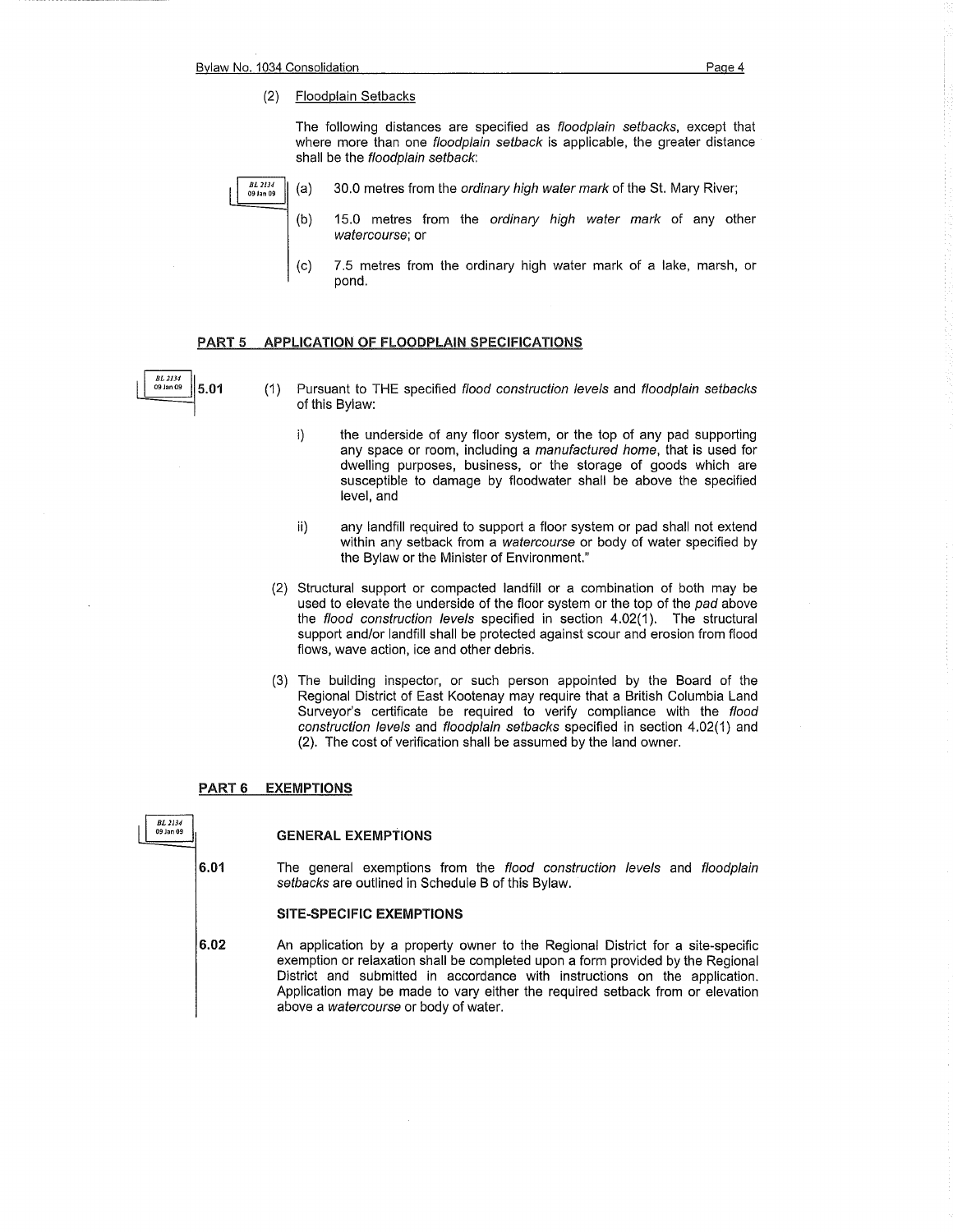## PART 7 NO REPRESENTATION

7.01 By the enactment, administration or enforcement of this Bylaw the Regional District of East Kootenay does not represent to any person that any building or structure, including a manufactured home, located, constructed or used in accordance with the provisions of this Bylaw or in accordance with any advice, information, direction or guidance provided by the Regional District in the course of the administration of this Bylaw will not be damaged by flooding.

# PART 8 ADOPTION

#### EFFECTIVE DATE OF BYLAW

8.01 This Bylaw is in force from the date of adoption.

READ A FIRST TIME the 8th day of June 2001.

READ A SECOND TIME the 8th day of June 2001.

READ A THIRD TIME the 6th day of July 2001.

APPROVED under the provisions of Section 910 of the Local Government Act on the 3rd day of August 2001. Signed: "A. Zackodnick, P.Eng." (Designated Official)

ADOPTED the 7th day of September 2001.

"J.E. Ogilvie" *"L.* V. Crane" CHAIR **MANAGER OF ADMINISTRATIVE SERVICES**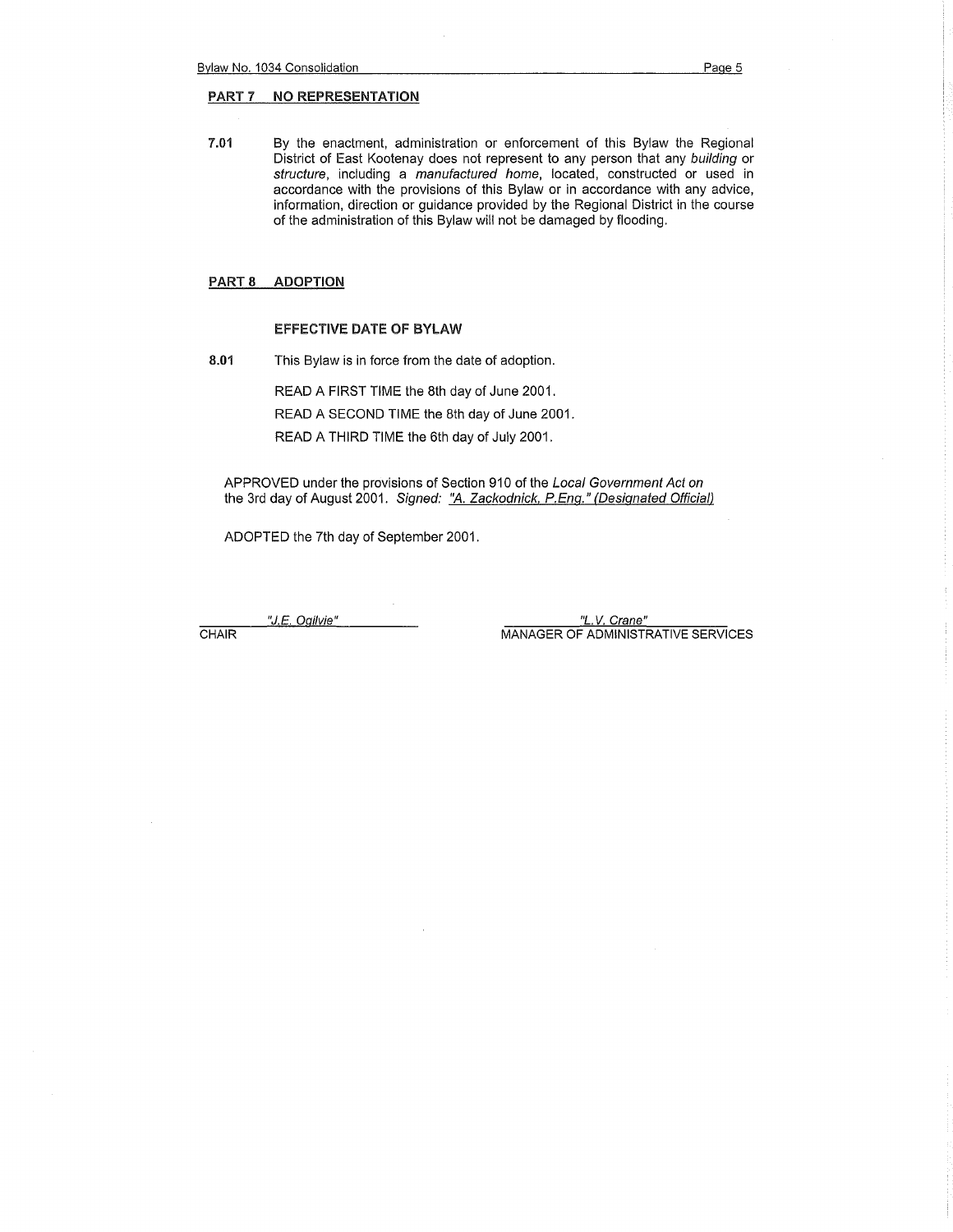,------------------------------------------------- **SCHEDULE A** ⊝  $\Box$ N **PARTIES**  $\mathfrak{g}$ ina h **b!**   $\lambda$  $\mathbf{s}^{\prime}$  $\mathbb{Z}^{\perp}$ r *\_\_i\·*   $\Xi$  , .. ; ' ' •' t \. **1:01c1 (·1r:dl**  . *,/11."it.'J•/1 f.'1N•J*  **ll'i11t•1.'ilwd**   $\theta$  $\hat{a}$  $\vec{P}_\text{th}$ **BOUNDARY OF AREA** ezin d<br>Uli  $\sim 2\sqrt{\frac{1}{\lambda}}\int_{\mathbb{R}^2} \rho_A$ ∴.  $\mathbf{H}$ This is Schedule A as referred to in Bylaw No. 1557 cited as "Regional District of East Kootenay - Cranbrook Rural Floodplain Managamant Bylaw No.1557, 2001." ;' I ---- - -~A \_\_ :\_!!\_:----- Chair 7.....--~  $\overline{v}$ 'Y γ. <u>Manager of Administrative Services</u> <u>On Sept.</u> 200! -------·--------- ~--------------\ -------·-----------·- ------------ ---·-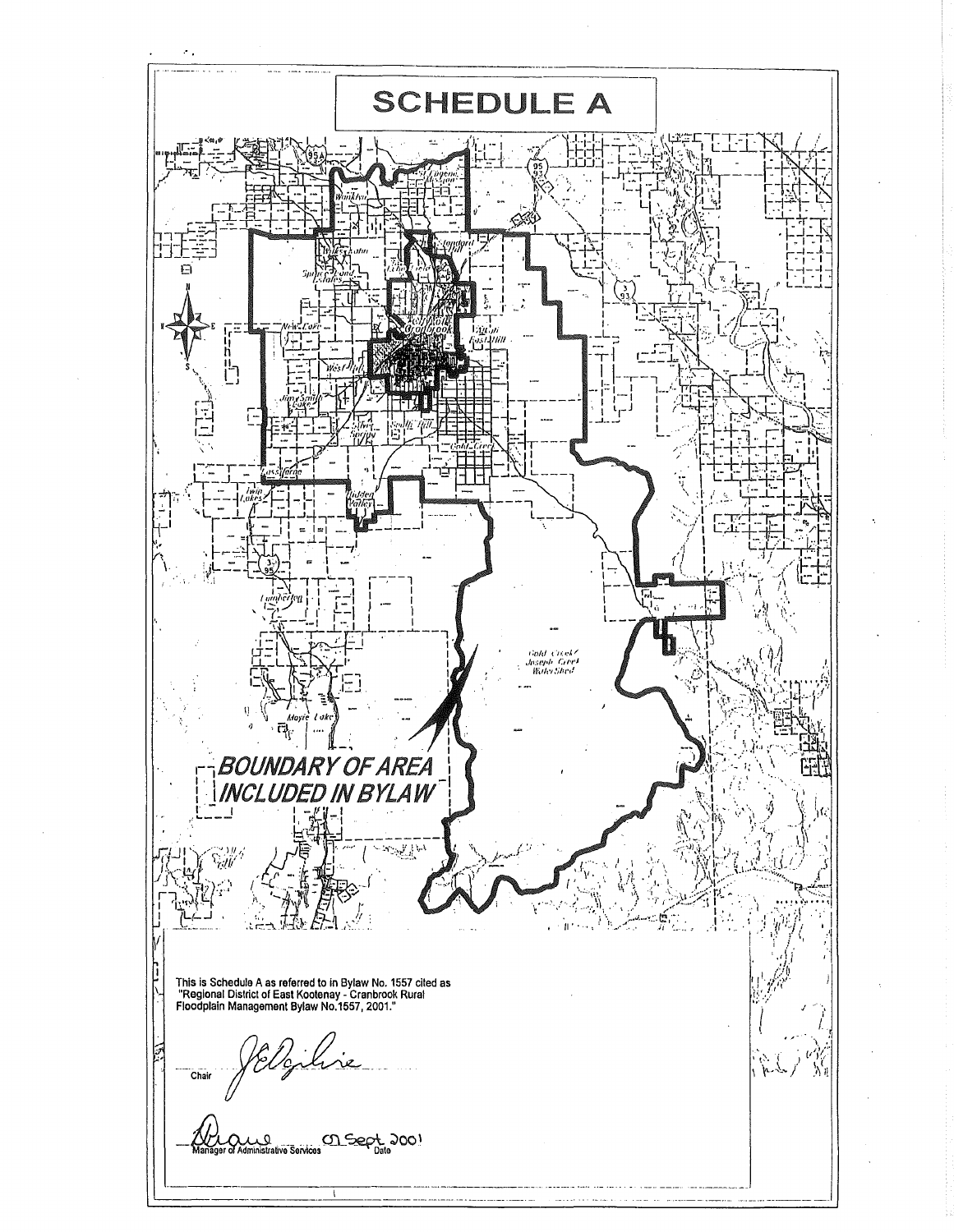#### SCHEDULE B

#### Floodplain Management Provisions

#### GENERAL EXEMPTIONS

**BL 2134** 1 09 Jan 09

**BL 2134** 

09 Jan 09

2.

The following types of development are exempt from the flood construction levels specified in Section 4.02(1) of this Bylaw.

- (a) A renovation of an existing building or structure that does not involve an addition thereto;
- (b) An addition to a building or structure, at the original nonconforming floor elevation, that would increase the size of the building or structure by less than 25 percent of the floor area existing at the date of adoption of this Bylaw, provided an exemption of up to 25% of the floor area has not been granted previously by the Ministry of Environment, Lands and Parks, and provided that the degree of nonconformity regarding the setback is not increased;
- (c) That portion of building or structure to be used as a carport, garage, or entrance foyer;
- (d) Farm buildings other than dwelling units and closed-sided livestock housing;
- (e) Hot water tanks and furnaces behind standard dykes;
- (f) Closed-sided livestock housing behind standard dykes;
- (g) On-loading and off-loading facilities associated with water-oriented industry and portable sawmills.
- The following types of development are exempt from the flood construction levels specified in Section 4.02(1) of this Bylaw, subject to the following conditions:
- (a) Farm Dwelling Units: Farm dwelling units on parcel sizes 8.1 hectares, or greater, located within the Agricultural Land Reserve and zoned for agricultural use, shall be located with the underside of a wooden floor system or the top of the pad of any habitable area (or in the case of a manufactured home the top pad or the ground surface on which it is located) no lower than 1.0 metre above the natural ground elevation taken at any point on the perimeter of the building, or no lower than the flood construction levels specified in Section 4.02(1) of this Bylaw, whichever is the lesser.
- (b) Closed-sided Livestock Housing: Closed-sided livestock housing not behind standard dykes shall be located with the underside of the wooden floor system or the top of the pad (or in the case of a manufactured home the top of the pad or the ground surface on which it is located) no lower than 1.0 metre above the natural ground elevation taken at any point on the perimeter of the building, or no lower than the flood construction levels specified in Section 4.02(1) of this Bylaw, whichever is lesser.
- (c) Industrial Uses: Industrial uses, other than main electrical switchgear, shall be located with the underside of a wooden floor system or the top of the pad (or in the case of a manufactured home the top of the pad or the ground surface on which it is located) no lower than the flood construction levels specified in Section 4.02(1) of this Bylaw, minus freeboard. Main electrical switchgear shall be no lower than the flood construction level.